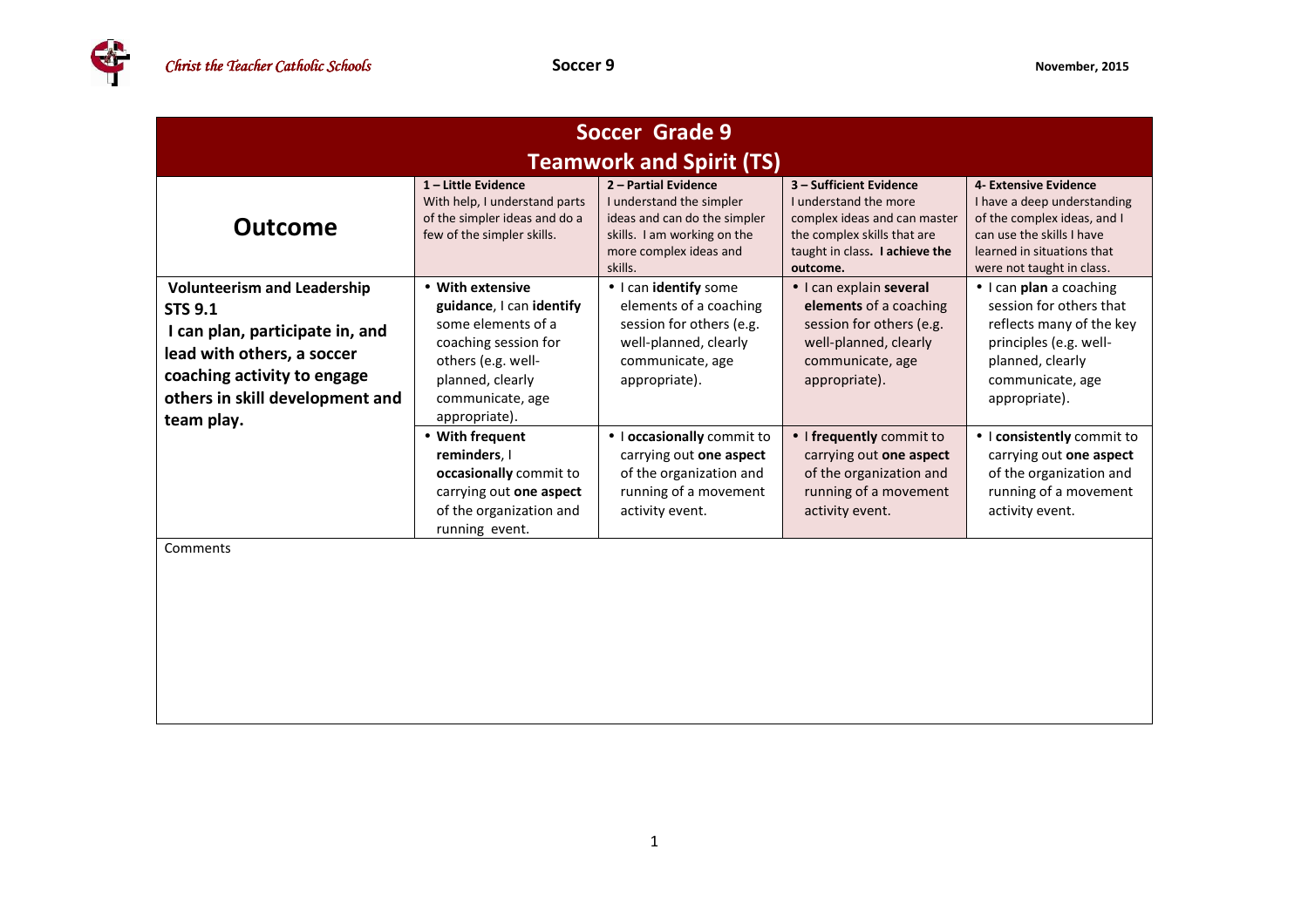| Soccer Grade 9                                                                                                                                                                      |                                                                                                                                                                                             |                                                                                                                                                              |                                                                                                                                                                     |                                                                                                                                                                                   |  |  |
|-------------------------------------------------------------------------------------------------------------------------------------------------------------------------------------|---------------------------------------------------------------------------------------------------------------------------------------------------------------------------------------------|--------------------------------------------------------------------------------------------------------------------------------------------------------------|---------------------------------------------------------------------------------------------------------------------------------------------------------------------|-----------------------------------------------------------------------------------------------------------------------------------------------------------------------------------|--|--|
|                                                                                                                                                                                     | <b>Teamwork and Spirit (TS)</b>                                                                                                                                                             |                                                                                                                                                              |                                                                                                                                                                     |                                                                                                                                                                                   |  |  |
| <b>Outcome</b>                                                                                                                                                                      | 1-Little Evidence<br>With help, I understand parts<br>of the simpler ideas and do a<br>few of the simpler skills.                                                                           | 2 - Partial Evidence<br>I understand the simpler<br>ideas and can do the simpler<br>skills. I am working on the<br>more complex ideas and<br>skills.         | 3 - Sufficient Evidence<br>I understand the more<br>complex ideas and can master<br>the complex skills that are<br>taught in class. I achieve the<br>outcome.       | 4- Extensive Evidence<br>I have a deep understanding<br>of the complex ideas, and I<br>can use the skills I have<br>learned in situations that<br>were not taught in class.       |  |  |
| <b>STS 9.2</b><br><b>Respectful Behavior</b><br>I can incorporate positive social<br>behaviors in all aspects of my<br>involvement in movement<br>activities, both as a participant | • With frequent<br>reminders, I can<br>occasionally<br>demonstrate a personal<br>commitment to positive<br>social behavior while<br>participating in OR<br>watching movement<br>activities. | • I can occasionally<br>demonstrate a personal<br>commitment to positive<br>social behavior while<br>participating in OR<br>watching movement<br>activities. | $\bullet$ I can frequently<br>demonstrate a personal<br>commitment to positive<br>social behavior while<br>participating in AND<br>watching movement<br>activities. | • I can consistently and<br>independently<br>demonstrate a personal<br>commitment to positive<br>social behavior while<br>participating in AND<br>watching movement<br>activities |  |  |
| and a spectator.                                                                                                                                                                    | • With extensive<br>guidance, I can describe<br>the impact on society of<br>a few issues associated<br>with participation in<br>soccer might have on<br>society.                            | • I can describe the impact<br>on society of a few<br>issues associated with<br>participation in soccer.                                                     | • I can identify several<br>issues associated with<br>participation in soccer,<br>and explain the impact<br>of each one might have<br>on society.                   | • I can compare the<br>impact on society of<br>several issues associated<br>with participation in<br>soccer.                                                                      |  |  |
| Comments                                                                                                                                                                            |                                                                                                                                                                                             |                                                                                                                                                              |                                                                                                                                                                     |                                                                                                                                                                                   |  |  |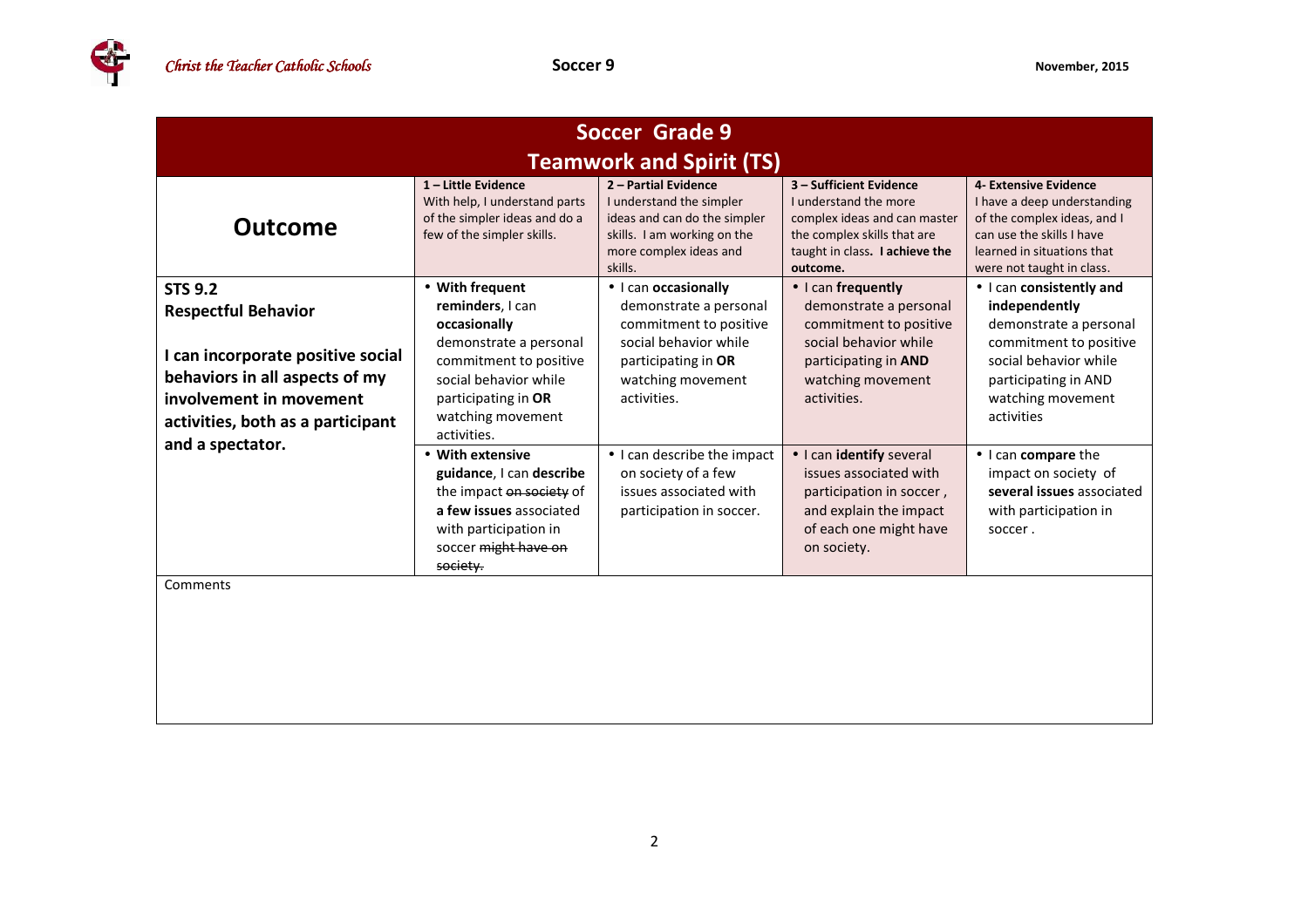4

| <b>Soccer Grade 9</b>                                                                                                                                                                                                                                |                                                                                                                                                                                                                                                                                                              |                                                                                                                                                                                                                                                                                                   |                                                                                                                                                                                                                                                                                                    |                                                                                                                                                                                                                                                                                                            |
|------------------------------------------------------------------------------------------------------------------------------------------------------------------------------------------------------------------------------------------------------|--------------------------------------------------------------------------------------------------------------------------------------------------------------------------------------------------------------------------------------------------------------------------------------------------------------|---------------------------------------------------------------------------------------------------------------------------------------------------------------------------------------------------------------------------------------------------------------------------------------------------|----------------------------------------------------------------------------------------------------------------------------------------------------------------------------------------------------------------------------------------------------------------------------------------------------|------------------------------------------------------------------------------------------------------------------------------------------------------------------------------------------------------------------------------------------------------------------------------------------------------------|
| <b>Teamwork and Spirit (TS)</b>                                                                                                                                                                                                                      |                                                                                                                                                                                                                                                                                                              |                                                                                                                                                                                                                                                                                                   |                                                                                                                                                                                                                                                                                                    |                                                                                                                                                                                                                                                                                                            |
| <b>Outcome</b>                                                                                                                                                                                                                                       | 1-Little Evidence<br>With help, I understand parts<br>of the simpler ideas and do a<br>few of the simpler skills.                                                                                                                                                                                            | 2 - Partial Evidence<br>I understand the simpler<br>ideas and can do the simpler<br>skills. I am working on the<br>more complex ideas and<br>skills.                                                                                                                                              | 3 - Sufficient Evidence<br>I understand the more<br>complex ideas and can master<br>the complex skills that are<br>taught in class. I achieve the<br>outcome.                                                                                                                                      | 4- Extensive Evidence<br>I have a deep understanding<br>of the complex ideas, and I<br>can use the skills I have<br>learned in situations that<br>were not taught in class.                                                                                                                                |
| STS 9.3 Healthy Lifestyle<br>I can identify and analyze my<br>perspectives on how to manage<br>the opportunities and<br>challenges that might influence<br>my ability to develop as a<br>soccer player, to live a<br>balanced, active lifestyle, and | <b>With extensive</b><br>$\bullet$<br>guidance, I can<br>identify a few<br>contemporary<br>opportunities and<br>challenges that can<br>influence my personal<br>standards and<br>decisions about<br>participation in soccer                                                                                  | can describe several<br>$\bullet$<br>contemporary<br>opportunities and<br>challenges that can<br>influence my personal<br>standards and<br>decisions about<br>participation in soccer<br>on a regular basis.                                                                                      | • I can explain the<br>consequences of<br>contemporary<br>opportunities and<br>challenges that can<br>influence my personal<br>standards and decisions<br>about participation in<br>soccer activities on a<br>regular basis.                                                                       | • I can compare the<br>consequences of<br>contemporary<br>opportunities and<br>challenges on my<br>personal standards and<br>decisions about<br>participation in sporting<br>activities on a regular<br>basis.                                                                                             |
| to develop and maintain safe<br>and respectful relationships.                                                                                                                                                                                        | • With help, I can propose<br>ways to manage the<br>opportunities and<br>challenges that impact<br>my ability to<br>develop as a skilful<br>$\circ$<br>mover<br>live a balanced,<br>$\Omega$<br>active lifestyle<br><b>OR</b><br>develop and<br>$\circ$<br>maintain safe and<br>respectful<br>relationships. | • I can propose ways to<br>manage the<br>opportunities and<br>challenges that impact<br>my ability to<br>develop as a skilful<br>$\circ$<br>mover<br>live a balanced,<br>$\Omega$<br>active lifestyle<br><b>OR</b><br>develop and<br>$\circ$<br>maintain safe and<br>respectful<br>relationships. | . I can propose ways to<br>manage the<br>opportunities and<br>challenges that impact<br>my ability to<br>develop as a skilful<br>$\circ$<br>mover<br>live a balanced,<br>$\Omega$<br>active lifestyle<br><b>AND</b><br>develop and<br>$\circ$<br>maintain safe and<br>respectful<br>relationships. | · I can provide evidence<br>that I manage the<br>opportunities and<br>challenges that impact<br>my ability to<br>develop as a skilful<br>$\circ$<br>mover<br>live a balanced,<br>$\Omega$<br>active lifestyle<br><b>AND</b><br>develop and<br>$\circ$<br>maintain safe and<br>respectful<br>relationships. |